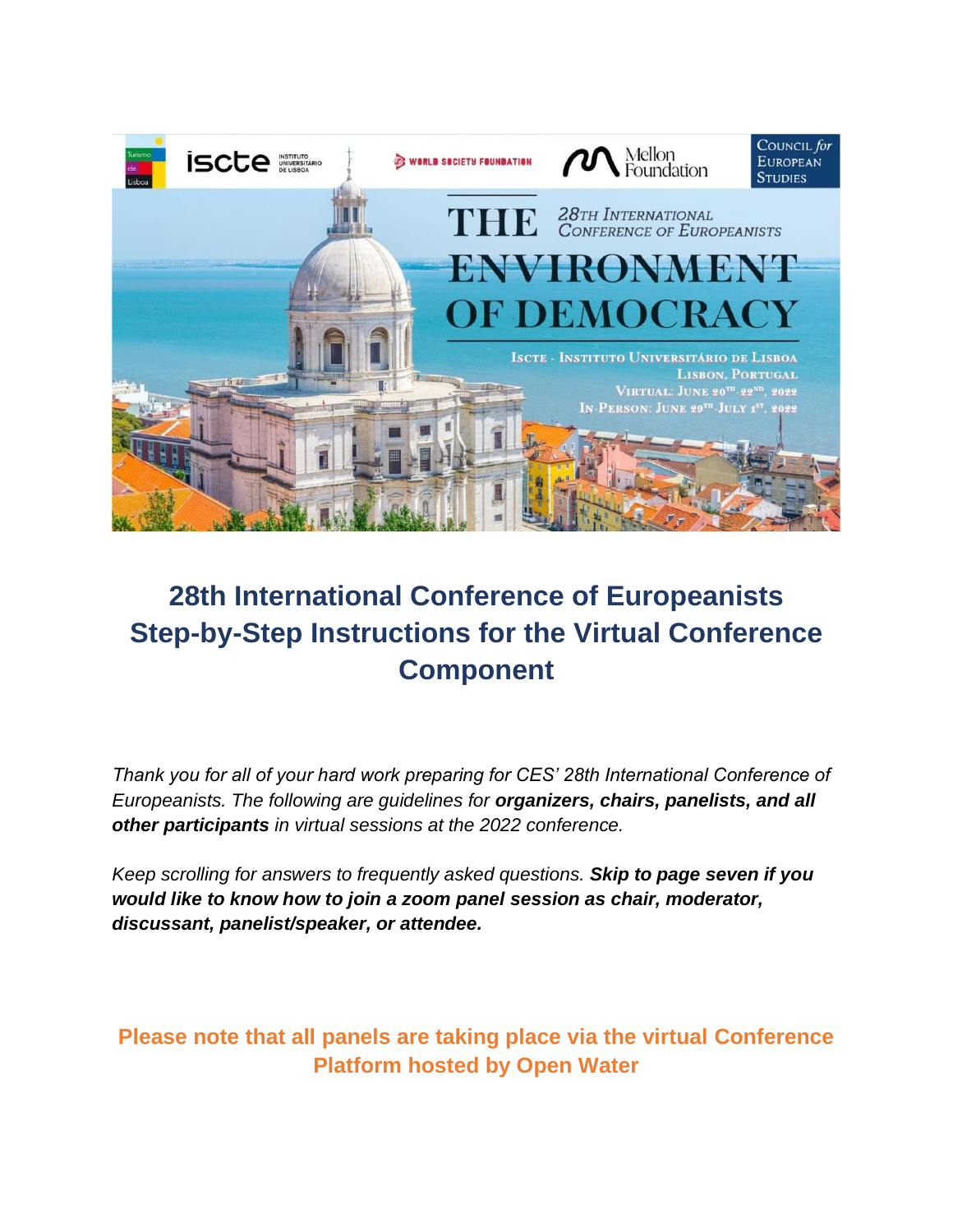#### **Contents**

| <b>Accessing Virtual Platform</b>                                                             | 3 |
|-----------------------------------------------------------------------------------------------|---|
| How do I get to the Open Water Virtual Conference Platform?                                   | 3 |
| Having trouble accessing the platform?                                                        | 3 |
| How do I access the virtual session gallery?                                                  | 4 |
| What time zone will the event be in?                                                          | 4 |
| How do I search for a Virtual Session?                                                        | 5 |
| How do I build my agenda?                                                                     | 6 |
| For chairs, moderators, discussants, panelists, and audience members: How do I join a Virtual |   |
| Session?                                                                                      |   |
| Social Media                                                                                  | 9 |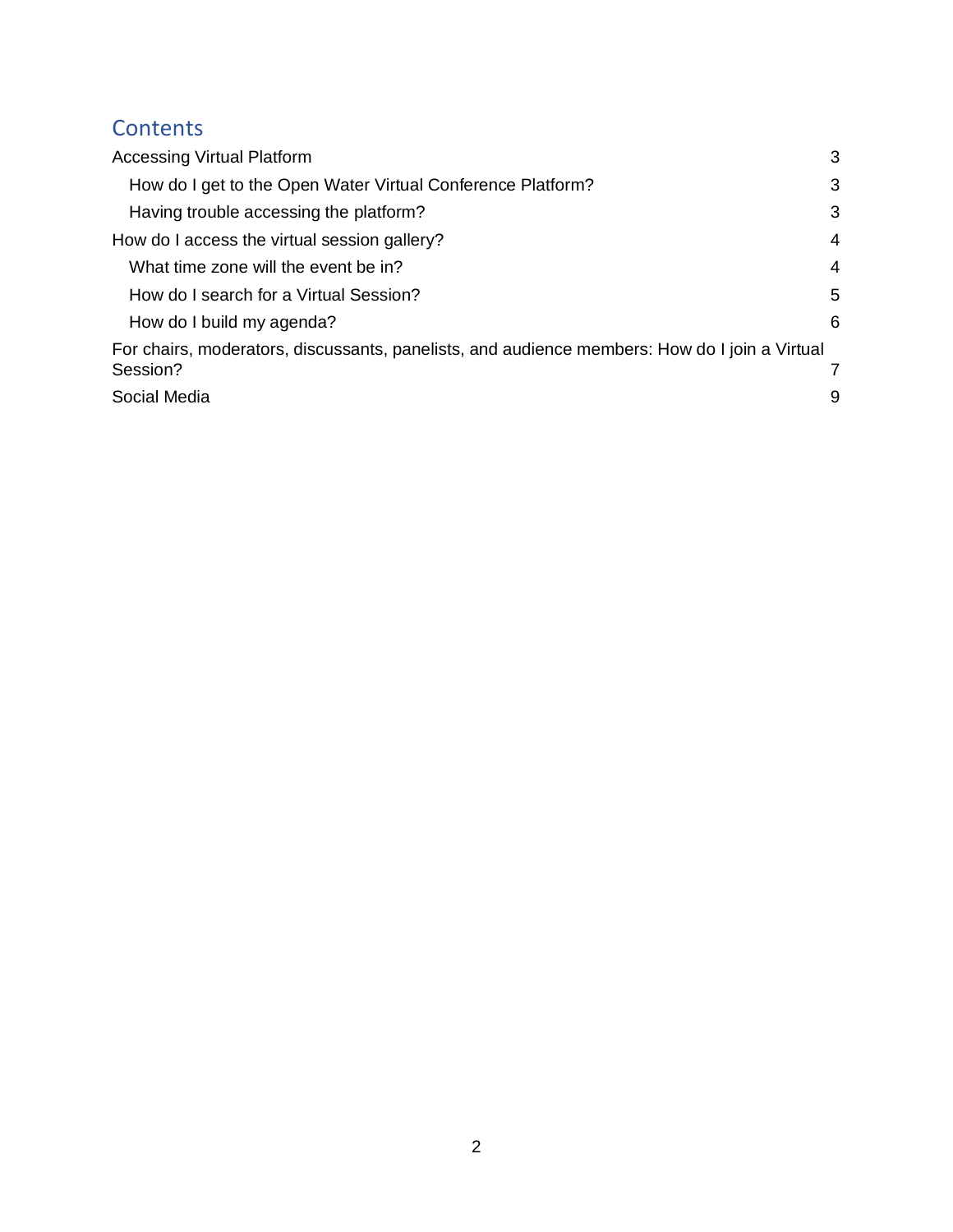# <span id="page-2-0"></span>**Accessing Virtual Platform**

**This is your entry point into the conference whether you are moderator, presenter, discussant, or audience member.**

### <span id="page-2-1"></span>**How do I get to the Open Water Virtual Conference Platform?**

You can access the Platform via [the CES website.](https://councilforeuropeanstudies.org/) Alternatively, you can access Open Water directly by copying the following link:<https://ces-columbia.secure-platform.com/a/>

To access all available conference features, please login:



**Please note that only registered participants can access the platform.** Therefore, make sure to use the email address affiliated with your conference registration. Once you click "**Sign In,**" **you will receive an email with a unique link that you can use to login to the conference**.

### <span id="page-2-2"></span>**Having trouble accessing the platform?**

Please contact CES staff at [events@ces-europe.org.](mailto:events@ces-europe.org)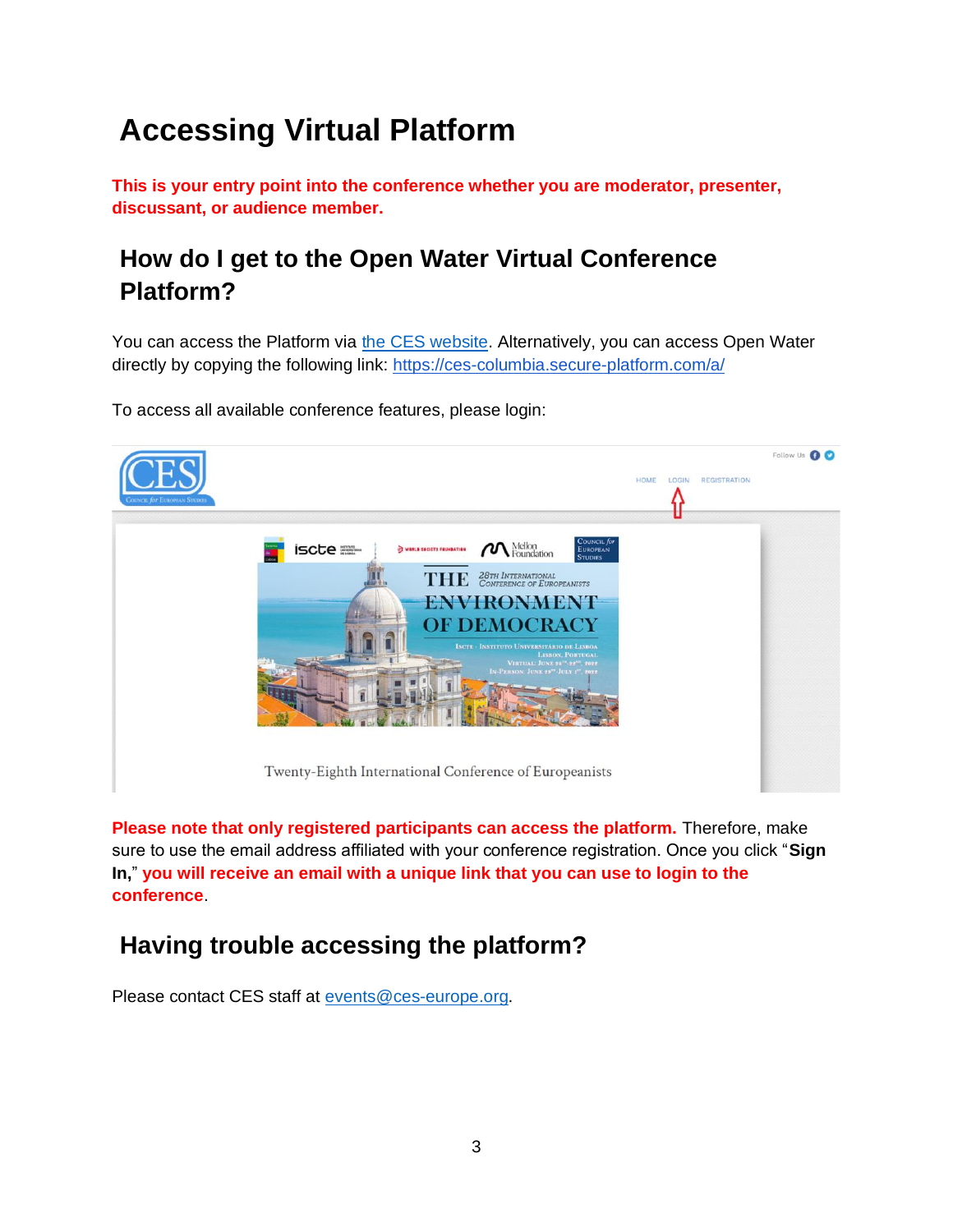## <span id="page-3-0"></span>**How do I access the virtual session gallery?**

Please click on "Virtual Sessions" in the navigation bar to view all sessions.



#### <span id="page-3-1"></span>**What time zone will the event be in?**

**By default, all times are in Greenwich Mean Time Zone (GMT+1).** This is 1 hour earlier than Central European Time (CEST) and 5 hours ahead of Eastern Daylight Time (EDT). To adjust your time zone, click on **"Change"** at the top of the page. All times will be automatically converted to your time zone.

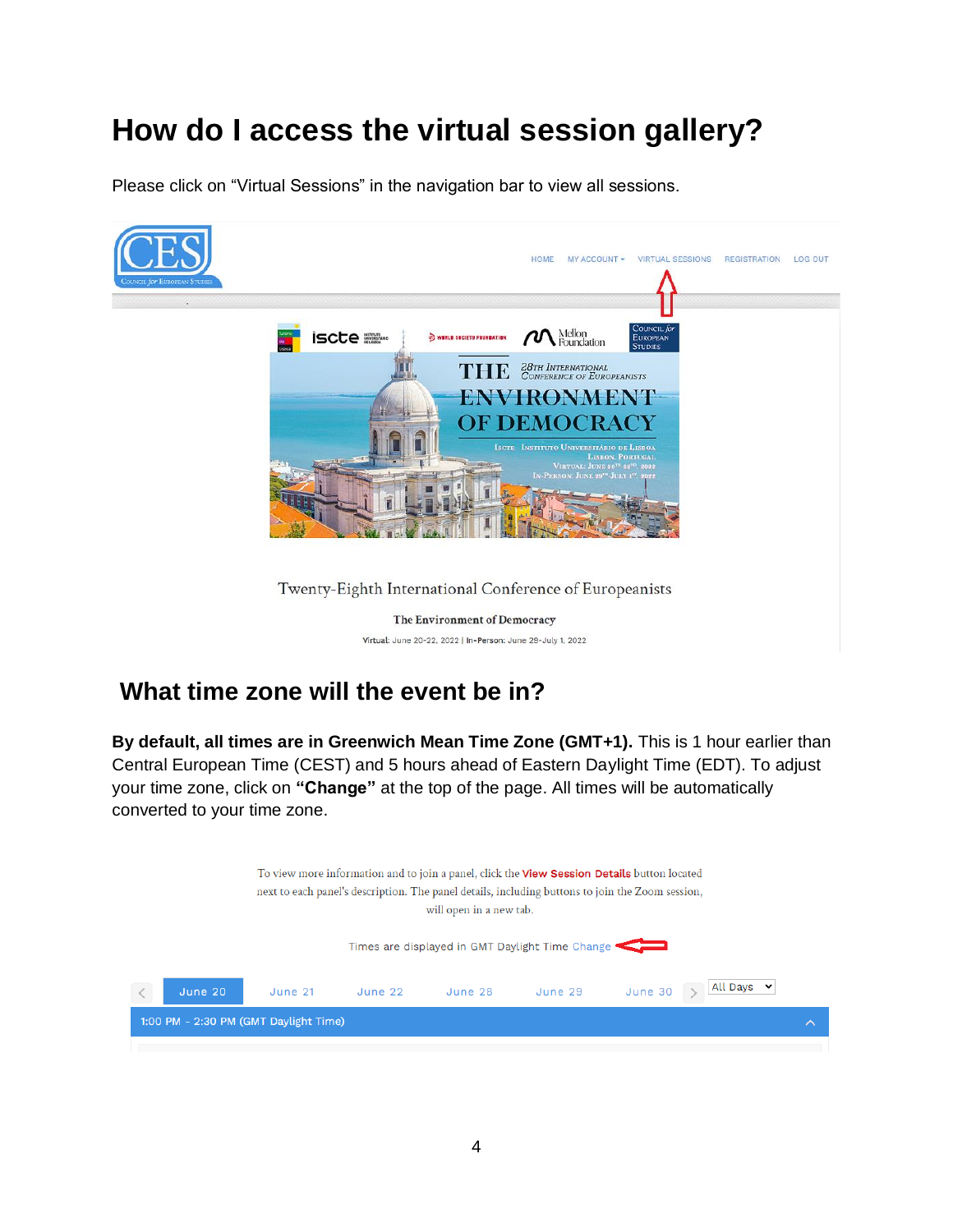The virtual conference component runs from **June 20 to June 22.** You can view the agenda for each day by clicking on the dates at the top of the page.



#### <span id="page-4-0"></span>**How do I search for a Virtual Session?**

To locate the panels you are presenting in or would like to attend, please use the **search function on the right side of the page.** 

You can search by **keywords or full panel titles**. Please use the [final conference program](https://councilforeuropeanstudies.org/2022-final-programs/) as a reference for all panel titles.

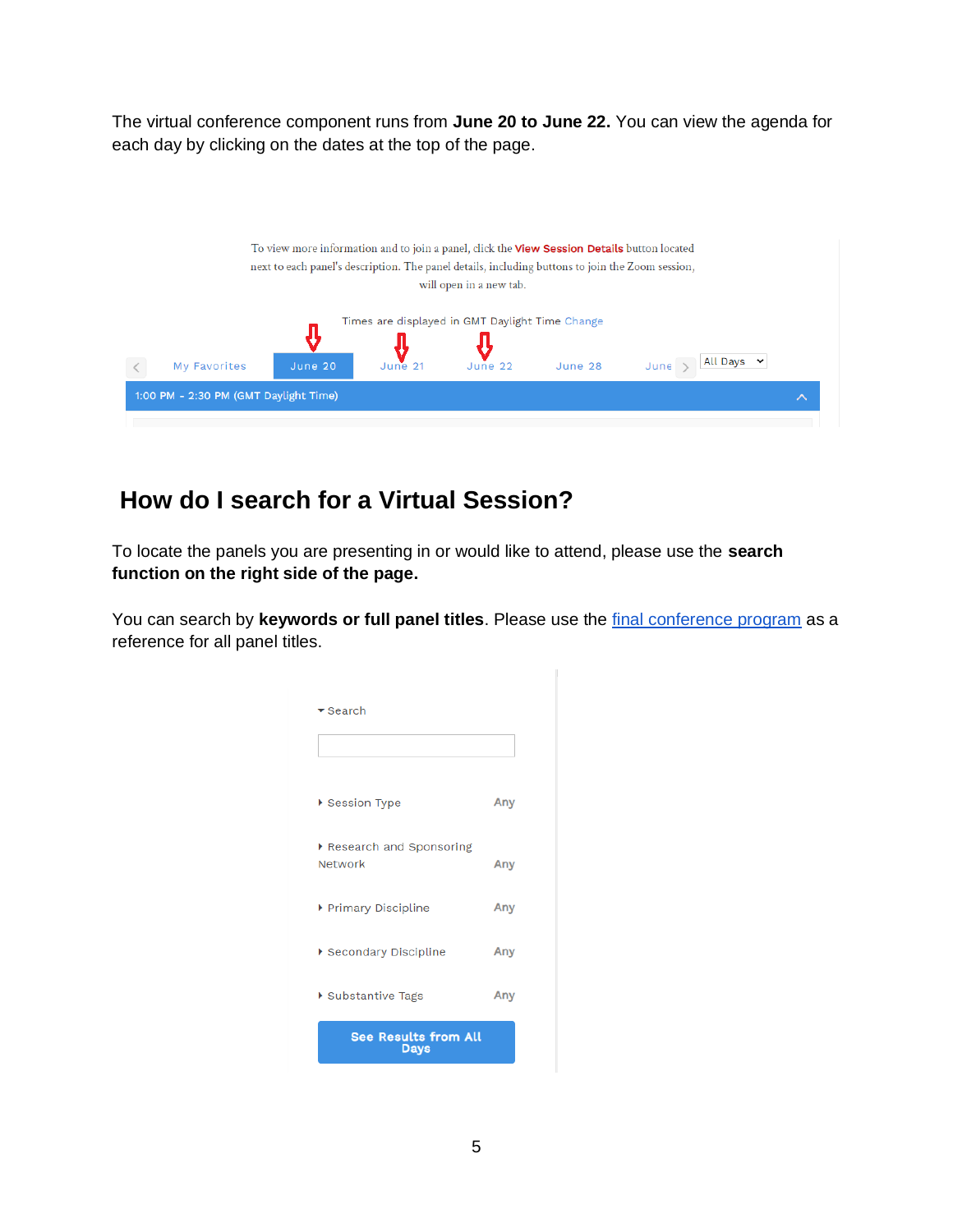We advise against using your names in the search function because of potential spelling differences that lead to incomplete search results.

You may also apply various filters to locate panels that are close to your research interests. You can search by **Panel Categories** (Paper panel, Book Panel/Roundtable, or Conference Side-Event), **Research Network Affiliation, Disciplines**, or **Substantive Tags**.

#### <span id="page-5-0"></span>**How do I build my agenda?**

You can select the panels you are presenting in or are planning to attend as your favorite by highlighting the star ⭐ located next to each panel title. An additional **"My favorites"** Section will appear next to the conference days at the top of your page.

| $\langle$ | My Favorites                                                                                                                                         | June 20 | June 21 | June 22 | June 28 | All Days<br>$\checkmark$<br>June |   |
|-----------|------------------------------------------------------------------------------------------------------------------------------------------------------|---------|---------|---------|---------|----------------------------------|---|
|           | 1:00 PM - 2:30 PM (GMT Daylight Time)                                                                                                                |         |         |         |         |                                  | ⌒ |
|           | A Research Agenda for Environmental Policy Analysis: Past, Present, and Future - The National Level – Panel 1<br>Add to Google   Outlook   iCalendar |         |         |         |         |                                  |   |

**We advise you to build your agenda before the conference takes place so you can easily access your panels when the time comes.**

You can also export panels to your preferred external calendar to receive reminders.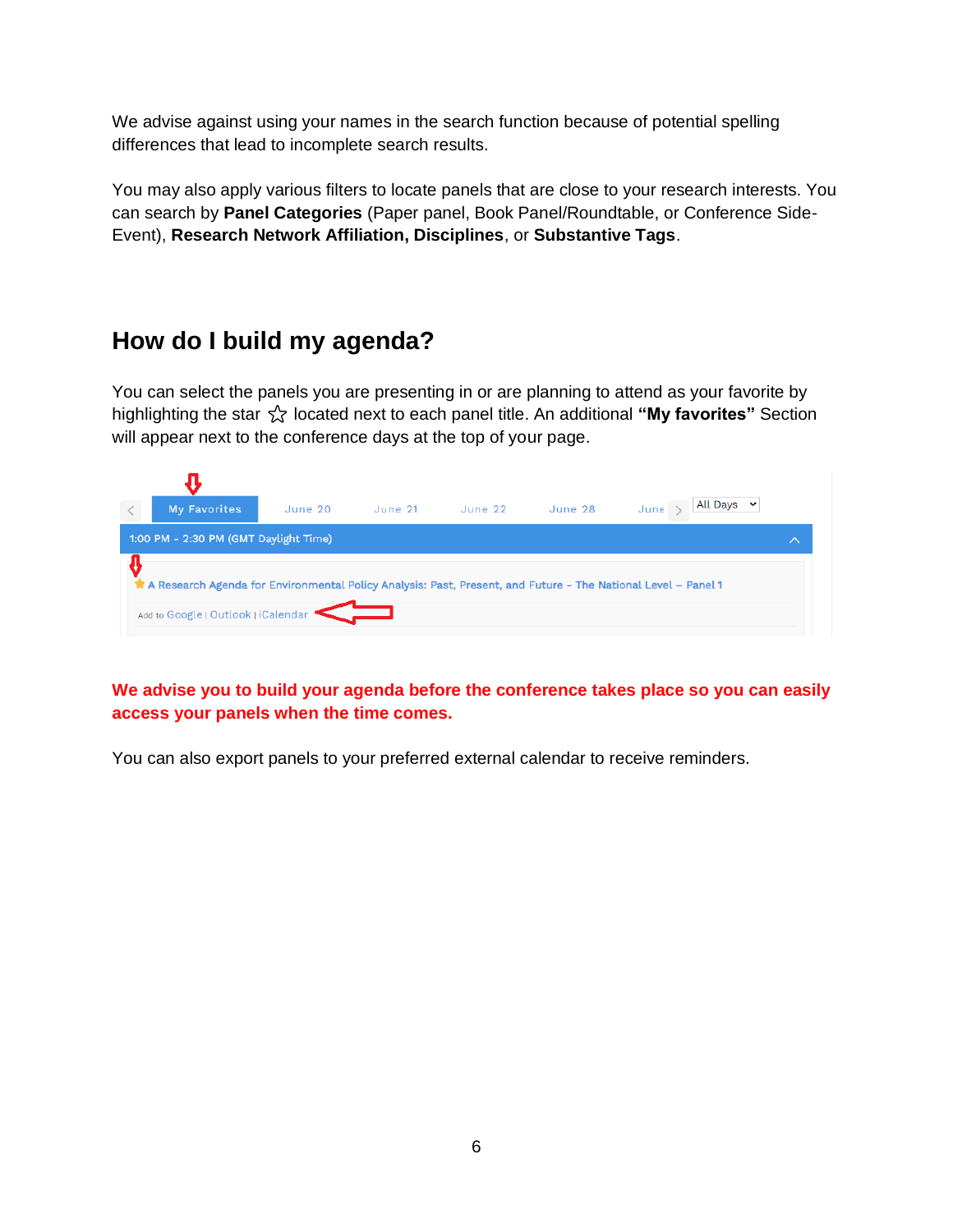# <span id="page-6-0"></span>**For chairs, moderators, discussants, panelists, and audience members: How do I join a Virtual Session?**

**Click on the panel title or "View Details" to access the full panel description.** On the right side you will see the note about Zoom Room opening times.

| Add to Google   Outlook   iCalendar                                                                                                                                                                                                                                                                                                                                                                                                                                                                                                                                                                                                                                                |                             |
|------------------------------------------------------------------------------------------------------------------------------------------------------------------------------------------------------------------------------------------------------------------------------------------------------------------------------------------------------------------------------------------------------------------------------------------------------------------------------------------------------------------------------------------------------------------------------------------------------------------------------------------------------------------------------------|-----------------------------|
| June 20, 6/20/2022, 1:00 PM - 2:30 PM                                                                                                                                                                                                                                                                                                                                                                                                                                                                                                                                                                                                                                              |                             |
| Academic freedom is under pressure, not only in authoritarian regimes<br>but also in liberal democracies. To explore how contestations of academic<br>freedom are related to the global backlash against liberalism, this panel<br>looks at how academic freedom emerged and spread as a global norm in<br>the first place. The focus will be on the extent to which academic<br>freedom has historically been tied to the diffusion of the liberal script. To<br>what extent was academic freedom part of the liberal script promoted<br>and protected by international institutions after the Second World War?<br>When and how have liberal and non-liberal states and regional | <b>View Session Details</b> |
| institutions codified academic freedom in their constitutions or regional<br>declarations? Was the diffusion of the academic freedom entangled with<br>or decoupled from other parts of the liberal script, such as democracy,<br>the rule of law, or secularism?                                                                                                                                                                                                                                                                                                                                                                                                                  |                             |

Each Zoom session **opens 15 minutes before** the official start time (for panelists) and **closes 15 minutes after** the official end time. Additional time can be used for testing technology, networking, or continued discussion. **Please make Zoom rooms available for the next session by ending your panel on time.**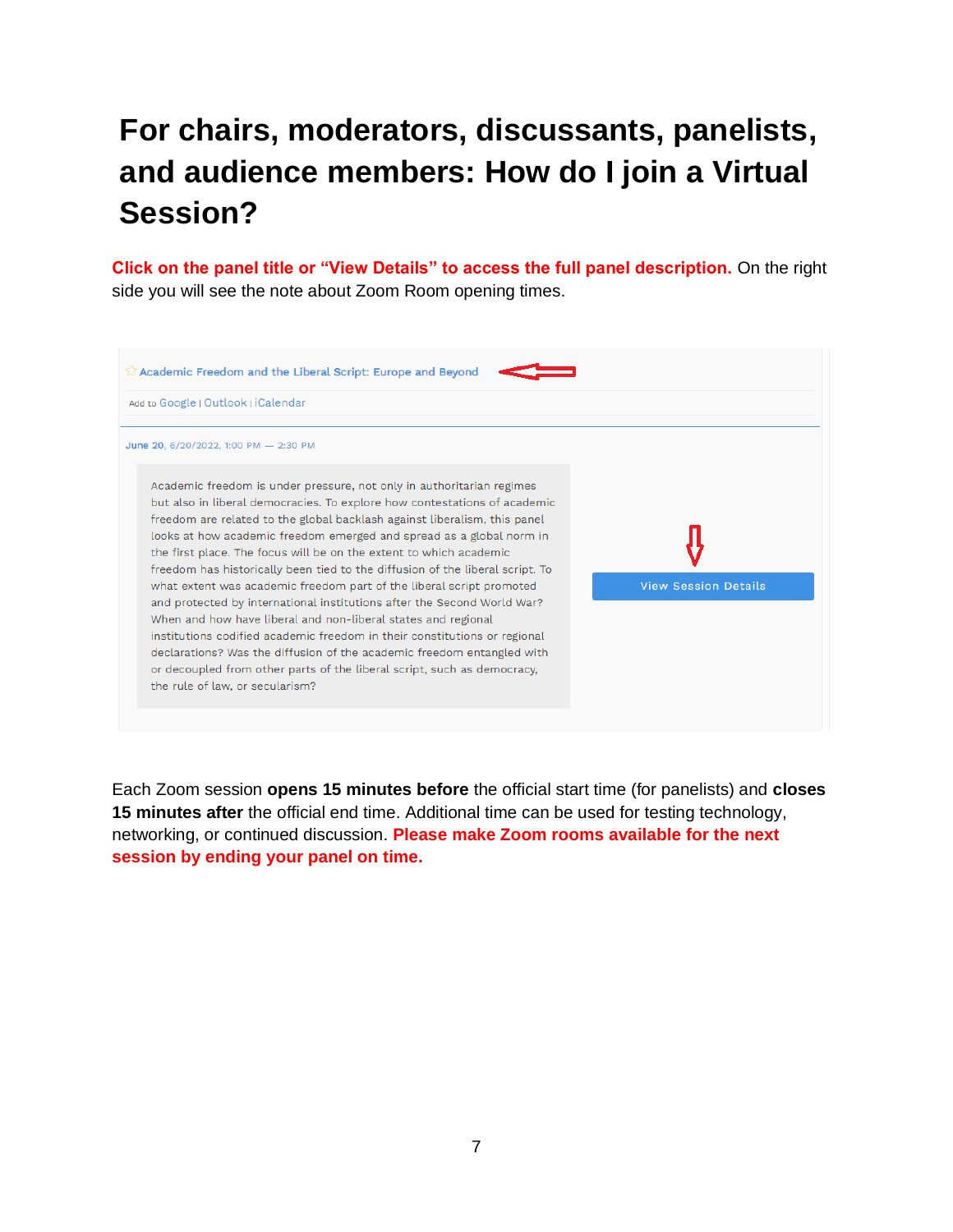| and Beyond<br>Paper Panel<br>6/20/2022, 1:00 PM - 2:30 PM<br>Room Opens at 12:45 PM<br>Discussant:<br>Juan Diez<br><b>Manage Polling</b><br>Chair:<br>Janika Spannagel<br><b>Primary Chair</b><br>FU Berlin |
|-------------------------------------------------------------------------------------------------------------------------------------------------------------------------------------------------------------|
|                                                                                                                                                                                                             |
|                                                                                                                                                                                                             |
| <b>Abstract</b>                                                                                                                                                                                             |

**If you are a primary chair or moderator:** Open your panel by clicking on the title or on "View **details"** 15 minutes before the session start time. On the right side of the page, you will be able to locate the button **"Start Meeting."** Once you launch the panel, you will automatically be a Zoom host.



**Please end the session no later than 15 minutes after the official end time so that the next session can take place.** Depending on the individual panel circumstances, the session can end earlier than the official end time. However, we strongly recommend using the full duration allocated for each panel.

**If you are a co-chair, discussant, or a speaker/panelist:** Once the primary chair launches the panel, you can join the session in progress. You will see two options: to **join as a co-host** or to join as an attendee. Join as a co-host. *If you accidentally join as an attendee, the host has to*